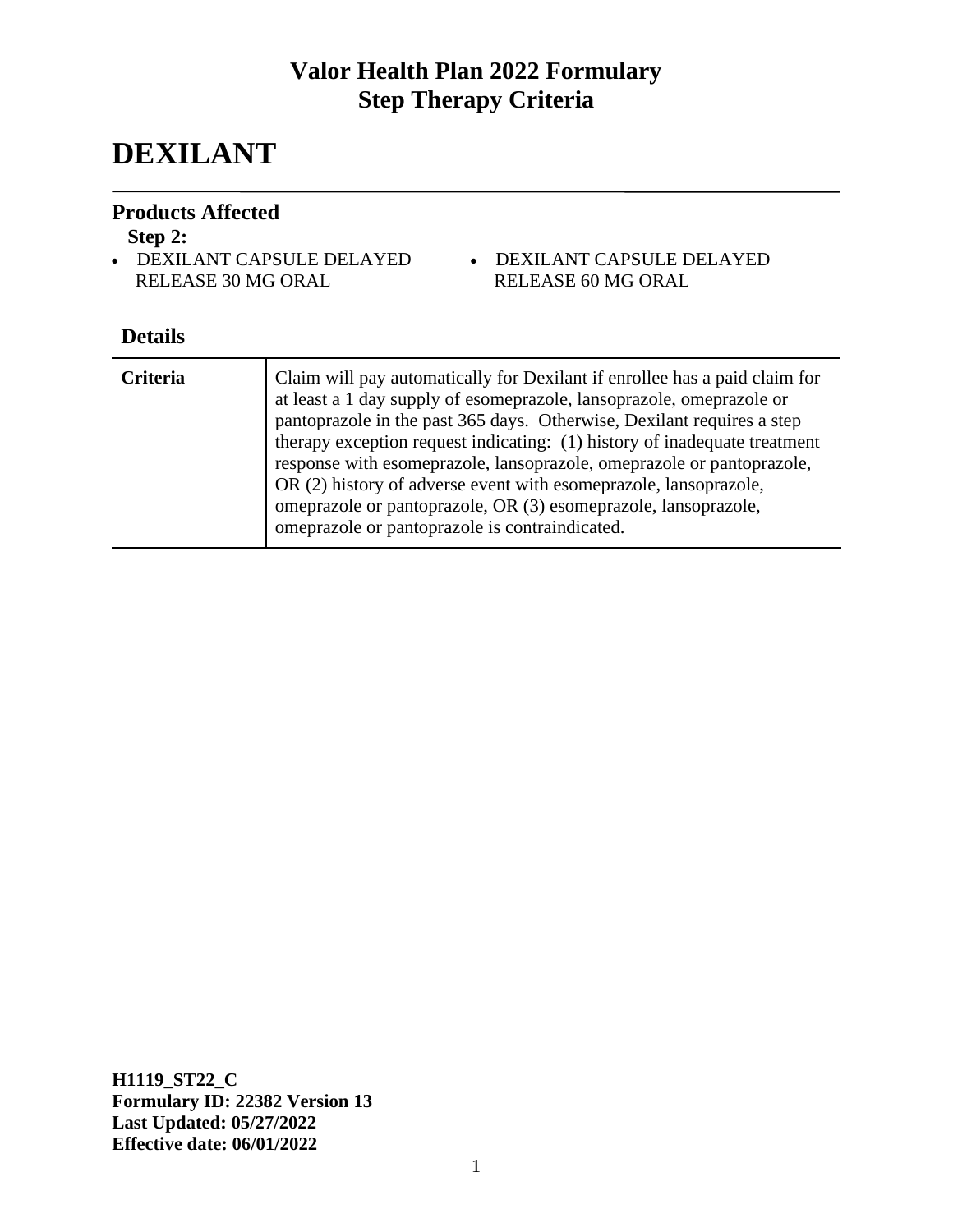# **DIFICID**

#### **Products Affected**

#### **Step 2:**

• DIFICID SUSPENSION RECONSTITUTED 40 MG/ML ORAL

#### **Details**

| <b>Criteria</b> | Claim will pay automatically for Dificid if enrollee has a paid claim for at<br>least a 1 day supply of vancomycin or Firvang in the past 120 days.<br>Otherwise, Dificid requires a step therapy exception request indicating:<br>(1) history of inadequate treatment response with vancomycin or Firvanq,<br>OR (2) history of adverse event with vancomycin or Firvang, OR (3)<br>vancomycin or Firvanq is contraindicated. |
|-----------------|--------------------------------------------------------------------------------------------------------------------------------------------------------------------------------------------------------------------------------------------------------------------------------------------------------------------------------------------------------------------------------------------------------------------------------|
|                 |                                                                                                                                                                                                                                                                                                                                                                                                                                |

• DIFICID TABLET 200 MG ORAL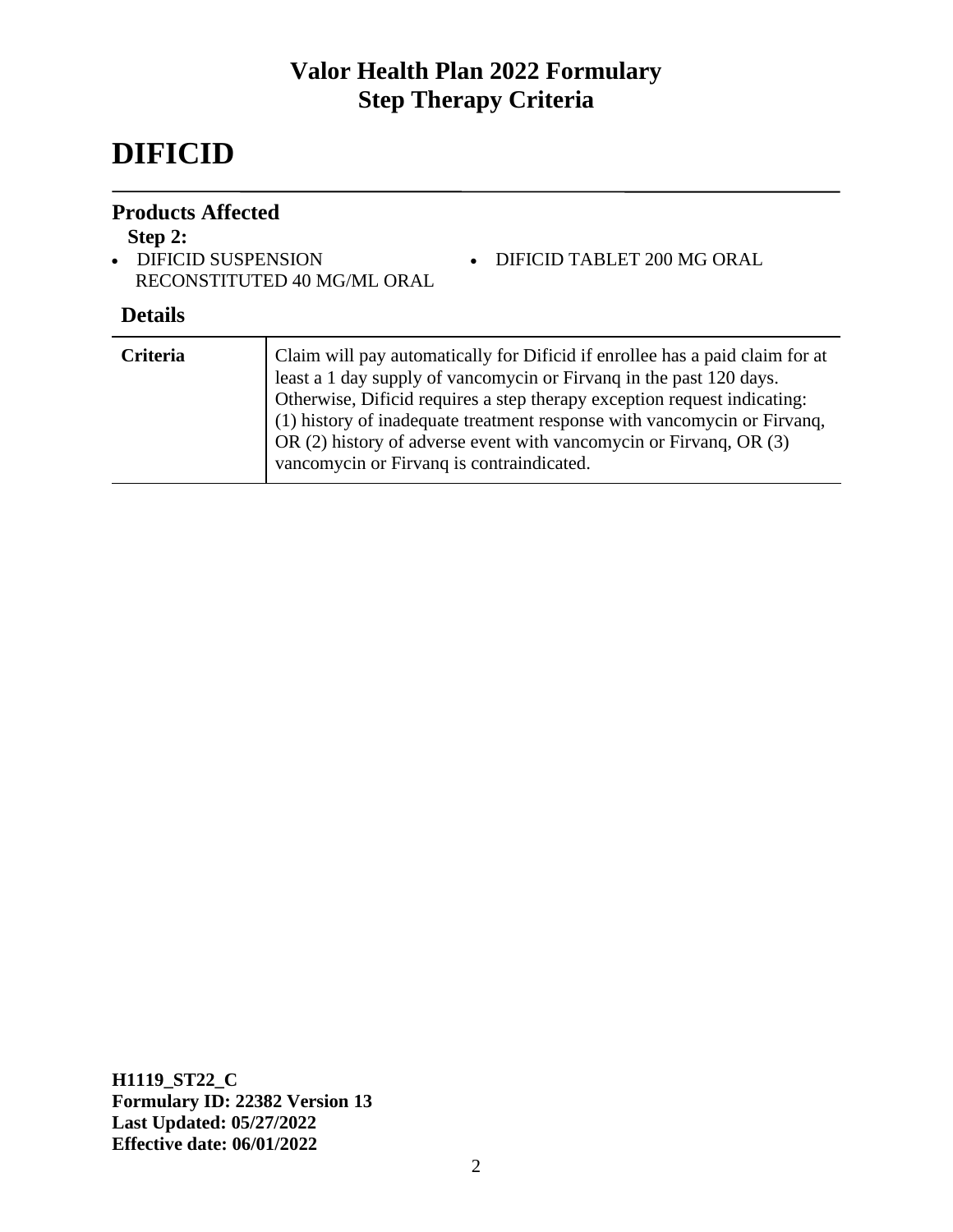# **RYTARY**

### **Products Affected**

#### **Step 2:**

- RYTARY CAPSULE EXTENDED RELEASE 23.75-95 MG ORAL
- RYTARY CAPSULE EXTENDED RELEASE 36.25-145 MG ORAL
- RYTARY CAPSULE EXTENDED
	- RELEASE 48.75-195 MG ORAL
- RYTARY CAPSULE EXTENDED
- RELEASE 61.25-245 MG ORAL

## **Details**

| <b>Criteria</b> | Claim will pay automatically for Rytary if enrollee has a paid claim for at<br>least a 1 day supply of any generic carbidopa, carbidopa/levodopa, or<br>carbidopa/levodopa/entacapone in the past 365 days. Otherwise, Rytary<br>requires a step therapy exception request indicating: (1) history of<br>inadequate treatment response with any generic carbidopa,<br>carbidopa/levodopa, or carbidopa/levodopa/entacapone OR (2) history of<br>adverse event with any generic carbidopa, carbidopa/levodopa, or<br>carbidopa/levodopa/entacapone, OR (3) any generic carbidopa,<br>carbidopa/levodopa, or carbidopa/levodopa/entacapone is contraindicated. |
|-----------------|--------------------------------------------------------------------------------------------------------------------------------------------------------------------------------------------------------------------------------------------------------------------------------------------------------------------------------------------------------------------------------------------------------------------------------------------------------------------------------------------------------------------------------------------------------------------------------------------------------------------------------------------------------------|
|-----------------|--------------------------------------------------------------------------------------------------------------------------------------------------------------------------------------------------------------------------------------------------------------------------------------------------------------------------------------------------------------------------------------------------------------------------------------------------------------------------------------------------------------------------------------------------------------------------------------------------------------------------------------------------------------|